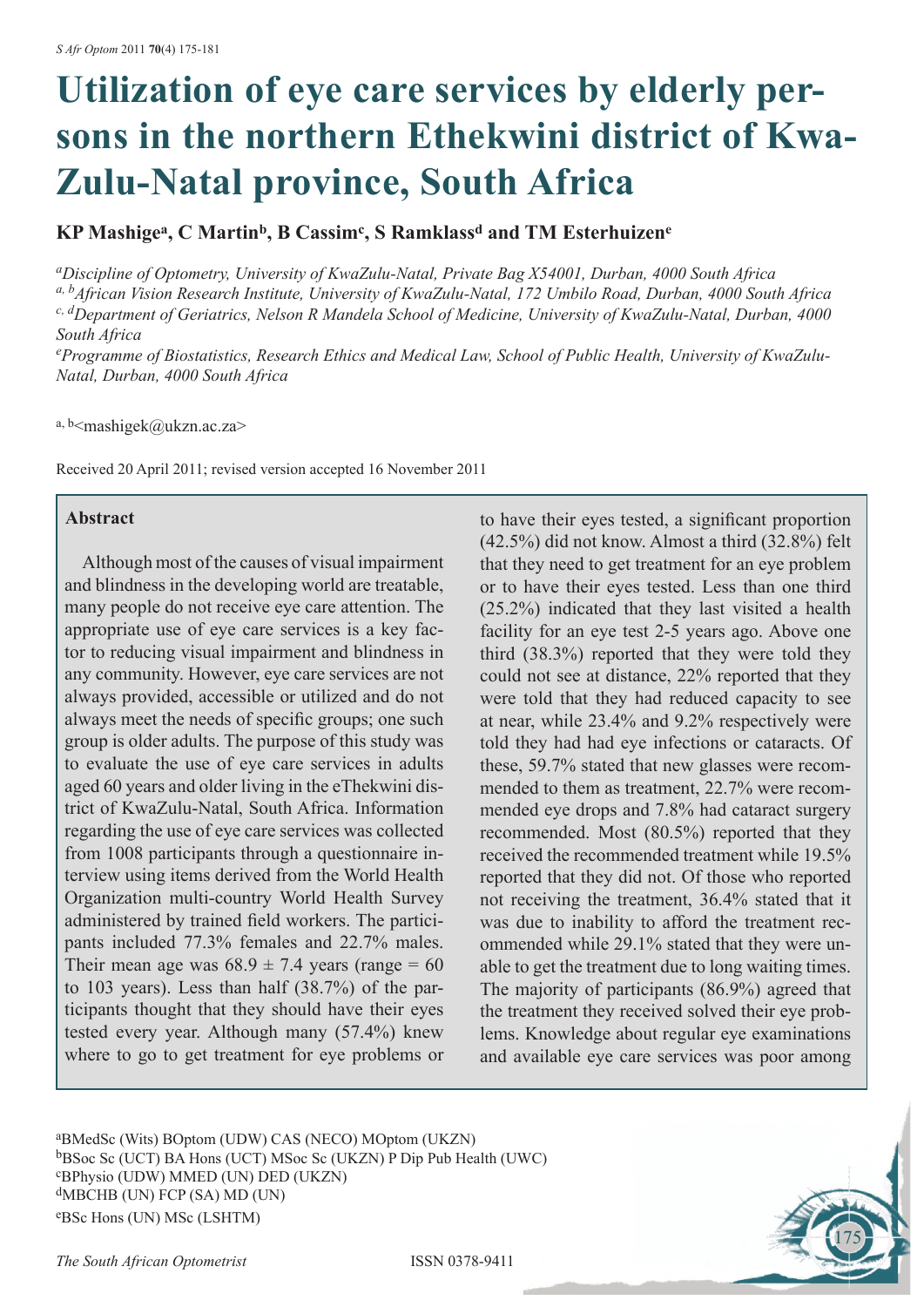participants in this study. This suggests the need for awareness campaigns and early intervention programmes. Furthermore, cost of services had a significant influence on the affordability of eye care services among participants. (*S Afr Optom* 2011

#### **Introduction**

The World Health Organization (WHO) estimates that there are 180 million people who have severe visual impairment and 45 million people who are blind globally<sup>1</sup>. There is a further estimated eight million new cases of blindness each year<sup>1</sup>. The majority (90%) of blind people live in poor communities and 60% of their blindness is treatable while 20% is preventable1. According to Holden2, 90% of the people seeking eye care in Sri Lanka had previously not accessed such services. Similarly, in a recent study, Chang *et al*3 found that over two thirds of adults over the age of 40 years in a rural Indian population with low vision had never sought eye care. With the increasing number of older persons in many countries<sup>4</sup>, there is an associated rise in chronic diseases and therefore, the prevalence figures of visual impairment and blindness are likely to increase causing a major public health challenge.

The impact of visual impairment has important health, socio-economic and quality of life implications5. The direct costs include treatment of diseases, care and adaptive aids and costs of medical services<sup>5</sup>. Indirect costs due to vision impairment and blindness include loss of earnings, lost earnings for caregivers, equipment and home modification, rehabilitation and welfare payments<sup>5</sup>. Conservative analysis, considering only the personal productivity loss, the annual global economic impact of unaccommodated low vision and blindness in 2000 was 42 billion US dollars<sup>5</sup>. This global figure was expected to be 110 billion dollars<sup>5</sup> by the year 2010. However, with the successful implementation of the Vision 2020 initiative, the overall global saving over 20 years was estimated at 223 US billion dollars<sup>5</sup>.

Of growing concern is the impact that visual impairment has on functional activities such as the physical functions and activities of daily living. Several studies<sup>6-10</sup> have shown that difficulty in per**70**(4) 175-181)

**Key Words:** Eye services, access to eye services, affordability of eye services, ageing, eye examination.

forming the usual activities increases with age. The Vision 2020 initiative: the right to sight campaign has set goals to eliminate avoidable blindness by the year 2020. However, achieving these goals will require great effort and resources such as services and manpower. Even when services are available, there are barriers which keep people from accessing and using eye services<sup>11</sup>. The primary barriers include non-availability, non-accessibility and non-affordability12. In a study by Okoye *et al*13, non-availability of low vision devices and lack of trained personnel in low vision care have been identified as barriers to low vision care services in Nigeria. Chandrasheka *et al*14 and Dhaliwal and Gupta15 reported that lack of transport and the long distances from villages to hospitals were the main barriers to utilization of eye care services in India while cost of eye care services was reported by Kovai *et al*16 as a major reason for not uptaking eye services among the visually impaired populations in rural Andhra Pradesh, South India. Similarly, other studies<sup>17-22</sup> reported the lack of financial resources as the main barrier to eye care use. Other factors that may act as barriers to the uptake of eye care services are lack of knowledge about such services, the possible impact of an eye disease and of who to consult to manage these diseases<sup>23-25</sup>. For example, there is a high prevalence of diseases such as glaucoma and diabetes worldwide26. Furthermore, many people who have glaucoma are unaware that they have it<sup>27</sup>. Similarly, half of those with diabetes do not receive the recommended two-yearly eye examinations27. These diseases usually present with no symptoms until late and people may only be aware of them when loss of vision is irreversible27. Knowledge of eye care services, awareness of regular and timely eye examinations can prevent this unnecessary vision loss. Countries such as Australia have recognized the importance of public health programmes aimed at promoting consistent eye care messages and raising awareness of the importance of eye care in order

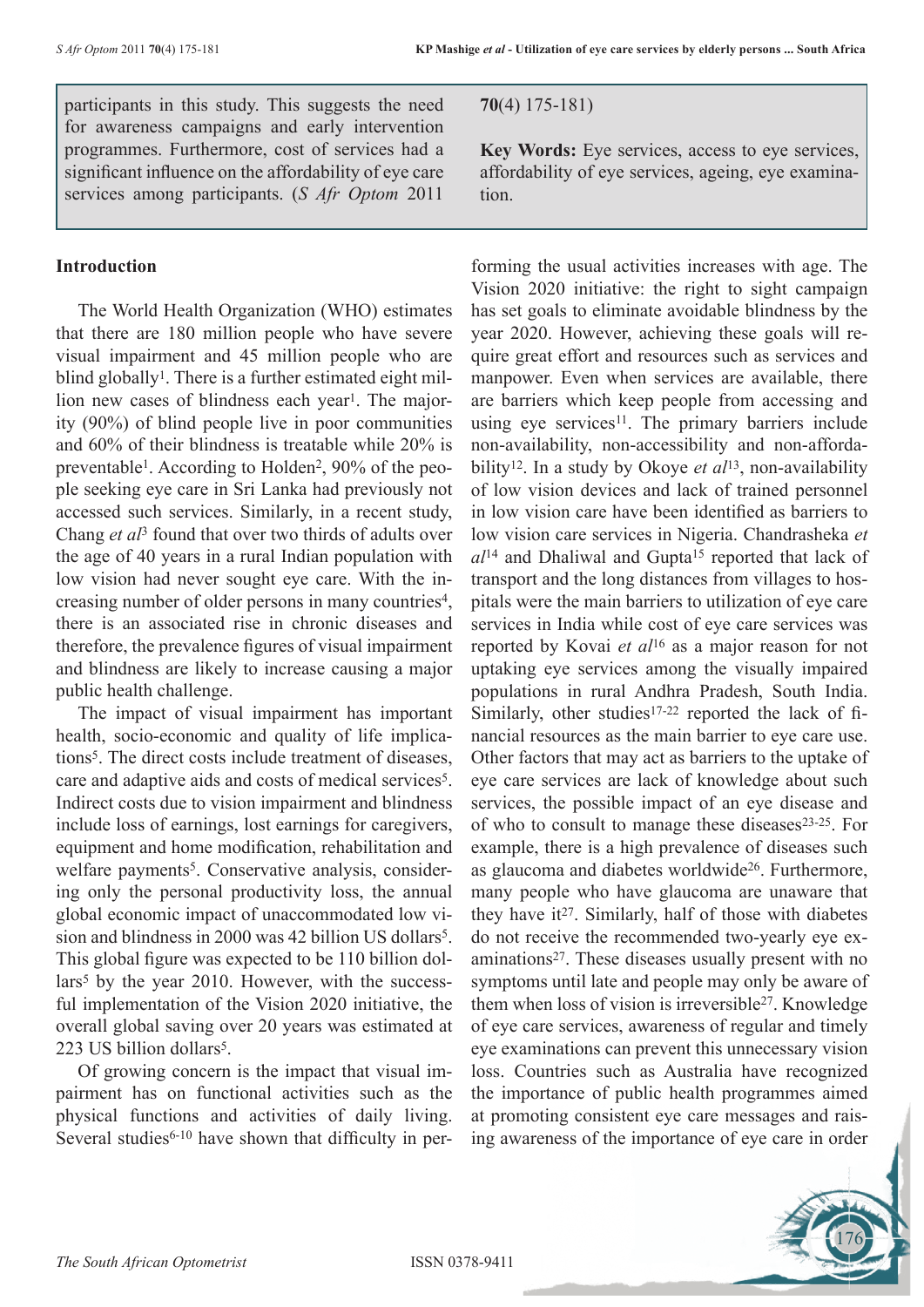to prevent avoidable blindness by establishing an organisation called The Vision Initiative<sup>27</sup>. This organisation is a coordinated public eye health programme that aims to prevent avoidable blindness and reduce the impact of severe vision loss<sup>27</sup>. This initiative raises the awareness of the importance of eye health among the general public27. Demographic, personal, social and cultural factors have also been reported to influence eye care utilization22, 28. For instance, people with more education were significantly more likely to seek eye care services22. Understanding why people do not utilise eye care services is important in order to remove these barriers if the goals of Vision 2020 of eliminating avoidable blindness across the world are to be met<sup>29</sup>.

The provincial Department of Health in KwaZulu-Natal (KZN DoH) has implemented the building of health care facilities in the Inanda, Ntuzuma, KwaMashu (INK) and surrounding areas. These facilities include four community health centres (KwaMashu Polyclinic, Newtown, Inanda and Phoenix community centres) and the Osindisweni hospital. Another hospital (Mahatma Gandhi) was completed in 2008 in the neighbouring Phoenix area. The four community health centres and Osindisweni hospital provide eye care services staffed by ophthalmic nurses and optometrists, while the neighbouring Mahatma Gandhi hospital offers ophthalmological services such as cataract surgery. Despite these health and eye care services in the INK area, there is no available data concerning their use. Such information is important as greater eye service use results in better treatment and prevention of vision problems. Furthermore, providing such information will help design strategies to increase their use by those who are underutilizing them. The aim of this study therefore was to evaluate the use of eye care services two years after the provision of hospitals and community health centres in the area by the provincial KZN DoH.

## **Methods**

The study was conducted in the INK area of the province of KwaZulu-Natal, South Africa which is a geographically contagious part of the eThekwini municipality consisting of urban, peri-urban to rural areas. The area varies in the provision of and access to services and resources, and little is known about how this affects the elderly. Using the 2001 census data and a study population of 18812 persons aged 60 years and older, a sample size of 1008 was determined with a 95% CI and a precision level of 3%. A stratified sampling method was used at the street or track level to identify respondents who met the inclusion criteria. Ethical approval to conduct the study was obtained from the Biomedical Research Ethics Committee of the University of KwaZulu-Natal (UKZN), and informed consent was obtained from all participants prior to them completing the questionnaire. The study took place after consulting with and approval from the local authorities and civil society. A pilot study was undertaken to critically evaluate the questionnaire, assess the execution of the questionnaire by the field workers, and perform preliminary data analysis. Information on demography and the use and quality of eye care services were based on self-reports with the use of items derived from the WHO multi-country World Health Survey questionnaire . Interviews were conducted by trained field workers and the data analysed by a UKZN statistician. Questionnaires were coded to ensure anonymity of the respondents, and the data was double captured onto Epi-info 2000 and analysed descriptively in the SPSS programme, version 15.0 (SPSS Inc., Chicago, Illinois).

## **Results**

One thousand and eight interviews (*N* = 1008) were completed. Above half (57.5%) resided in formal settlements and 42.5% in informal settlements. More than three quarters (77.3%) were females and 22.7% were males. Participants' ages ranged from 60 to 103 years, mean =  $68.9 \pm 7.4$  years and included 99.4% Blacks and 0.6% Coloureds. Many (73.9%) reported having some form of formal schooling (Standard 3 to post school qualification) while a few (26.1%) had no schooling at all. These tallied with the report that 73.9% could read and write while 26.1% could not. The majority (97.1%) reported that they were pensioners, 1% were unemployed while 1.9% were employed in either the formal or informal sectors. Monthly income varied from R801-R1600 (64%), R1601-R3200 (24.7%), R3201-R6400 (7.7%), R6401-R12800 (1.9%), R401-R800 (0.5%), R12801-R25600 (0.1%),

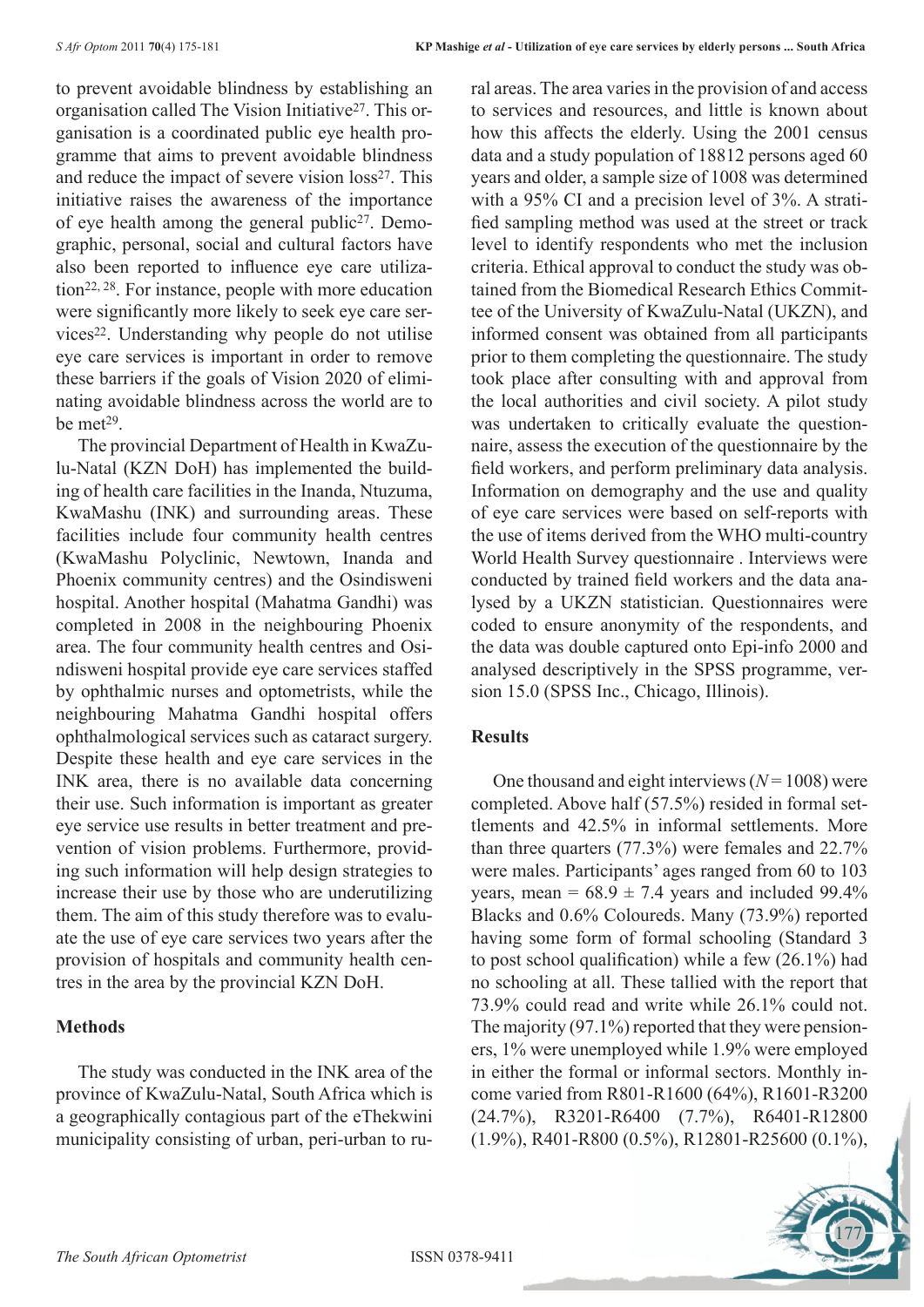and 1.1% did not know, refused to answer or had no income at all.

With regards to the frequency of eye examinations, approximately half (50.5%) thought that they should have their eyes tested when they have a problem, 38.7% thought every year, 6.7% every 5 years and 4.1% reported that they did not know how often they should have their eyes tested. Above half (57.4%) knew where to go to get treatment for eye problems or to have their eyes tested and 42.6% did not know. Approximately two-thirds (67.2%) of the participants reported never having needed to get treatment for an eye problem or to have their eyes tested and 32.8% reported that they have needed treatment or an eye test. Of this latter group, 29.4% last visited an eye health facility for their eye problems less than a year ago while 20.3% reported that they last visited the facility between 1-2 years ago as shown in Figure 1.



**Figure 1:** The participants' time since last visit to a heath facility for eye problems or for an eye test. Few, (25.2%) and (14.5%) respectively reported that they last visited a health facility for eye examinations between 2-5 years ago or more than 5 years ago while 10.6% never had an eye examination.

Among those participants who visited a health facility for eye problems or to have their eyes tested, 38.3% and 22% respectively were told they could not see at distance or at near, 23.4% had an eye infection or injury, 9.2% had cataracts, 2.4% could not remember what they were told they had, 3.7% were not told anything while 0.3% reported that they had elevated blood and intraocular pressures. More than half (59.7%) reported that new glasses were recommended as treatment for their vision problems, 22.7% reported that eye drops were recommended to them while 7.8% had cataract surgery recommended for their vision problems as shown in Figure 2.



**Figure 2:** Recommended treatment among participants requiring eye care services. The most commonly recommended treatment was glasses (59.7%) and the least was artificial eyes (0.1%).

Over three quarters (80.5%) reported that they received the treatment recommended when they visited the eye health facility and 19.5% reported that they did not. Of those who reported that they received the treatment recommended, 86.9% agreed that the treatment received solved their eye problems and 13.1% reported that it did not. Among those who did not receive treatment for their eye problems, nearly half (46.4%) reported that they were unable to afford the treatment recommended. Other additional reasons reported for not receiving treatment despite being recommended are shown in Figure 3.



**Figure 3:** Reasons provided by the participants who did not receive treatment for their vision problems. Unable to access referral site refers to the long distance between the participant and the referral centre (such as hospitals) in this study.

#### **Discussion**

Ageing and growth of the global population over the next 20 years is expected to lead to a large in-

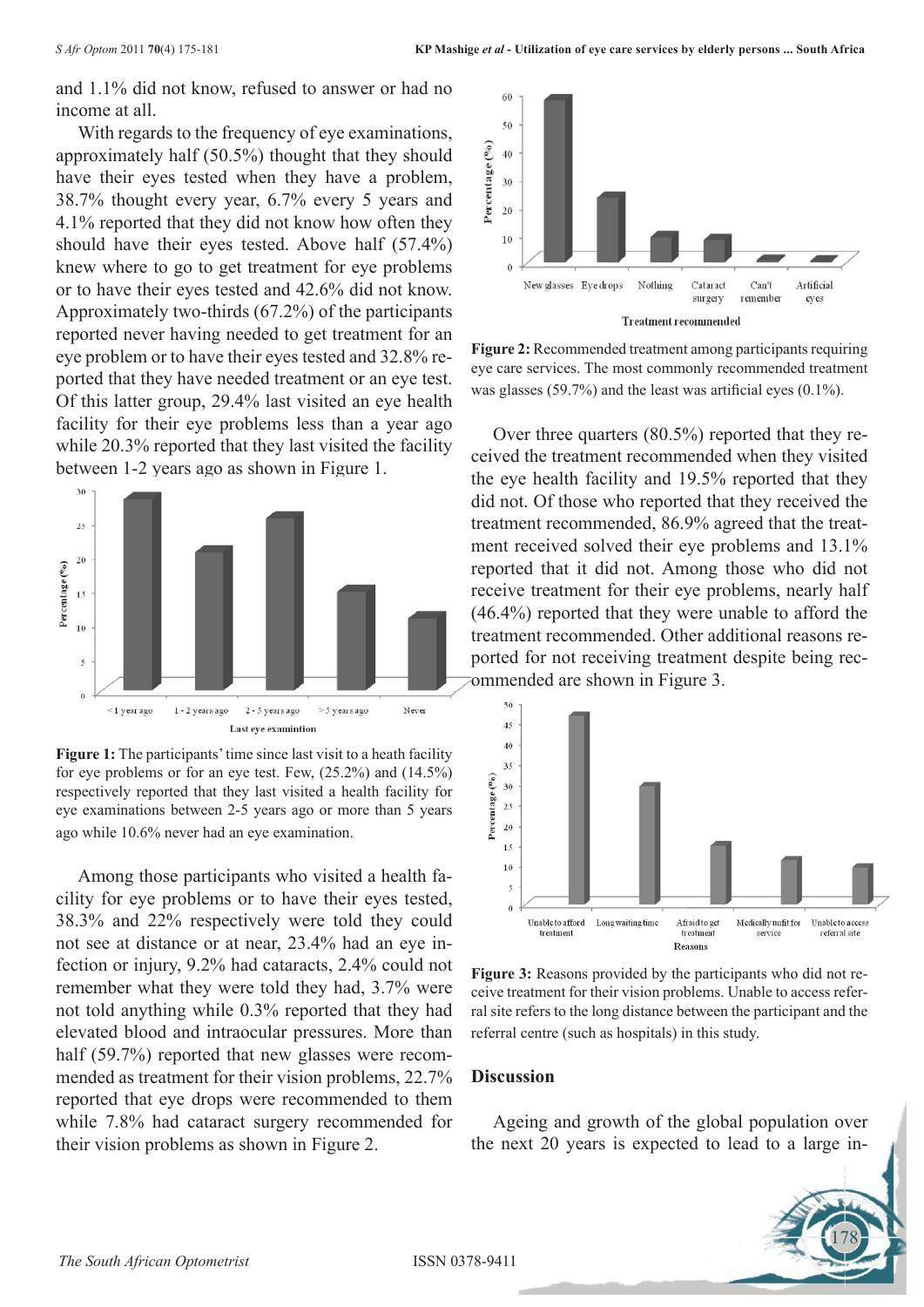crease in the number of blind persons<sup>5</sup>. However, visual impairment and blindness can be reduced if there is appropriate use of existing services and additional resources are made available to cater for those who currently do not have access<sup>5</sup>. Few  $(38.7%)$  participants reported that they should have their eyes examined every year. Of even greater concern is the fact that almost half (50.5%) thought that they should have their eyes examined only when they have a problem. This is a negative result since ageing is associated with an increased rate of visual impairment and eye conditions, some of which are potentially blinding. The study indicates that many elderly people have poor knowledge about the importance of annual eye examinations in order to prevent unnecessary visual impairment and blindness. Eye health promotion campaigns are therefore needed to inform them about the importance of regular eye examinations and the implications of delayed eye care requirements. This is particularly important as many of the visual problems that affect the elderly, particularly those of gradual onset (such as specific types of glaucomas) are usually free of symptoms.

As nearly half did not know where to go to access eye care services, more information needs to be provided about the health services available to the elderly in general, but eye care services in particular. The peri-urban study area has community centres, offering health services including eye care services provided by ophthalmic nurses and optometrists. This low utilization of available eye care services concurs with results of a study done by Oduntan and Raliavhegwa30 in 2001 in the Northern Province of South Africa. They reported that a lack of knowledge of available eye care services among rural dwellers was the most frequent reason for the low utilization of eye care services30. In a recent study in Australia, O'Connor *et al*31 in 2008 also reported that underutilization of eye care services was due to lack of awareness of the available eye care services. These findings all indicate the need to improve awareness about available eye care services in this population in order to improve greater utilization of these services. The fact that many, (67.2%) reported not ever needing to get treatment for an eye problem or to have their eyes tested may suggests that they have symptomless eye conditions and therefore they did not feel the need to have their eyes examined. However, this age group

have a high prevalence of eye diseases, most of which are free of symptoms, but potentially blinding. Therefore, messages that increase the awareness of symptomless eye diseases should be emphasised in order to detect them early and manage them appropriately in order to reduce the burden of visual impairment and blindness<sup>32</sup>. A significant proportion  $(39.7%)$  of those who needed to have their eyes tested had their last eye examinations two and more years ago and 10.6% had never had their eyes tested. This means that a total of 50.3% of the participants were not adhering to the clinical recommendations of an eye test at least once every two years. Compliance rates with recommendations for annual eye examinations are therefore not adhered to. This could indicate that their knowledge about the importance of regular eye examinations was limited, indicating that there needs to be further encouragement for better education regarding the appropriate use of eye care services. This has important implications in this group due to their age and associated increased risks of eye complications.

The proportion of self-reported poor near vision was 38.3%; this could be attributed to uncorrected presbyopia. The main cause of visual impairment in South Africa is cataracts<sup>33</sup>. The present study showed that only 9.2% had cataracts. The reported low number of cataracts can be attributed to the recently established Mahatma Gandhi hospital in the neighbouring Phoenix area, which has the facility for cataract operations. Many participants (59.7%) reported that new glasses were recommended to them when they visited the eye care facility. This implies that many were diagnosed with refractive errors and were dispensed spectacles to correct their visual problems. The report that many participants (80.5%) were able to receive the treatment recommended is good. As these participants are poor and unemployed, non governmental organizations (NGOs) such as the International Centre for Eye Care Education (ICEE) supply them with glasses for free on condition they meet the stipulated criteria of presenting visual acuity of 6/12 or worse and/or are unemployed or pensioners. However, 46.4% reported that they did not get the recommended treatment because of lack of money. This implies that they may have fallen outside the qualifying criteria for free spectacles from NGOs. This could also imply that they needed services other than spectacles that were not provided at the community

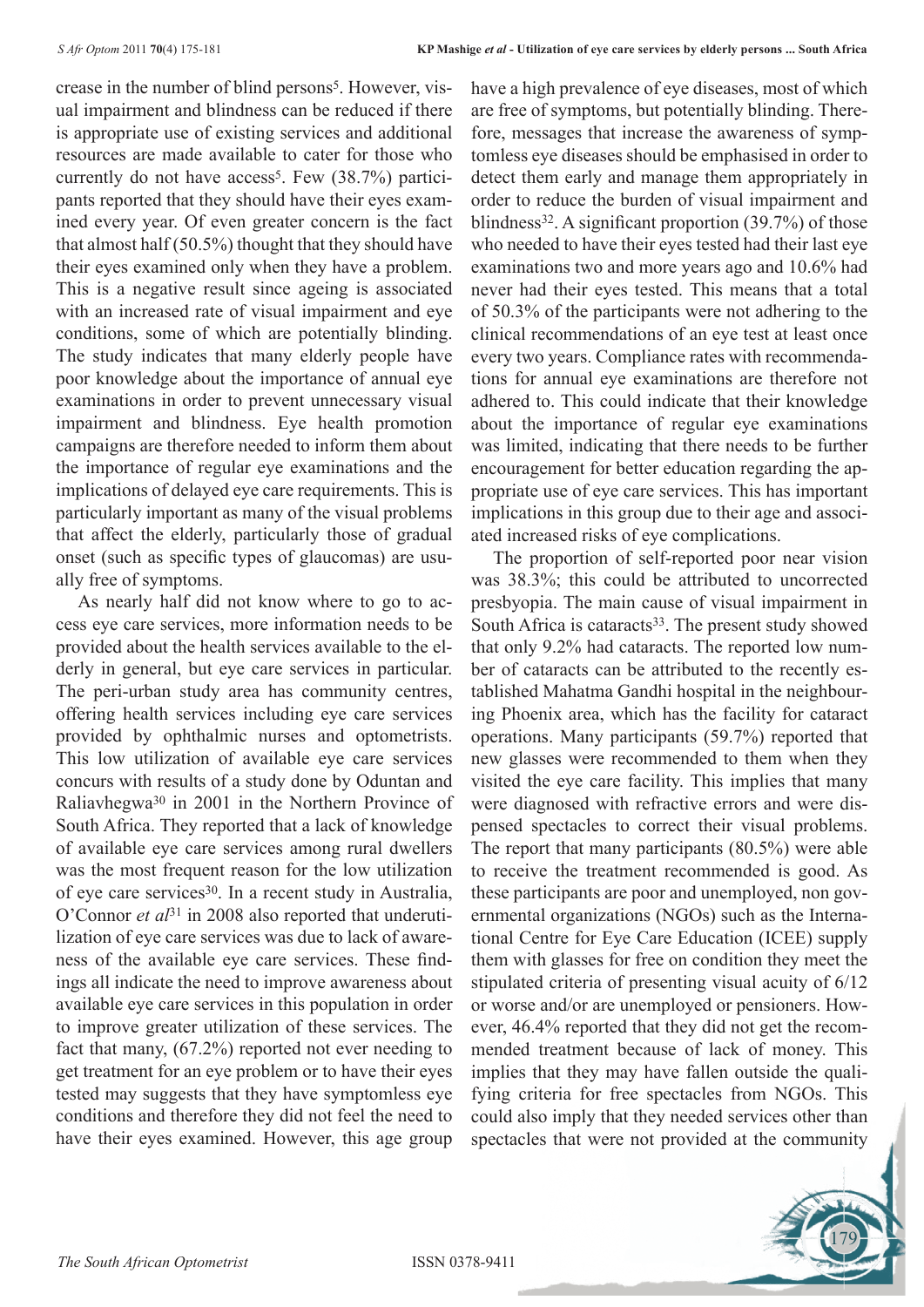health centre such as medication for eye diseases or cataract surgery. These other services are provided at the hospital through referral from the local community centre which is outside the INK area. Therefore, obtaining these services may have been prevented by a significant physical barrier in terms of transportation costs to the hospital to obtain services. This view is supported by the report that 9.1% reported that they were unable to access the referral site. The long waiting time reported by 29.1% as a barrier to the eye care utilization could be explained by the fact that the long waiting lists for cataract surgery is a lot longer than the turnaround for the provision of spectacles. The fear of treatment appeared to be a minor barrier in this study. This is good and may imply that only few participants had poor understanding of the treatment procedures and their implications. These results are a marked contrast to the findings of Geneau *et al*<sup>34</sup> in 2008 who reported that the fear of treatment was a major contributor to underutilization of cataract surgery services in Tanzania. The authors reported that the fear of pain or complications of cataract surgery was so profound among the participants that they were not willing to go for cataract surgery even though it was offered free of charge. Similarly, other studies15, 31-32, 35-36 have reported fear of operation as reason for not uptaking cataract surgery. Few participants in this study did not meet the eligibility for cataract extraction as they were medically unfit for service in terms of their overall health.

This study provides a valuable insight into the poor utilization of available eye care services among the elderly in the INK area. As more participants demonstrated poor knowledge about regular eye examinations, current eye care services are not reaching many who could benefit from such services. Inability to afford treatment emerged as a barrier to eye care services. Public service announcements, radio commercials and billboards aimed at raising awareness of the importance of regular eye examinations and available eye care services in the area could be effective.

Possible limitations of this study are that the results are based on information obtained from older adults selected from only one district of KwaZulu-Natal. These results can therefore not be generalized for the province and country with regards to utilization of eye care services. It is recommended that further studies be done to evaluate utilization of eye care

services in other provinces among the urban and rural population as well on younger adults so that comparative inferences can be drawn.

#### **Acknowledgements**

This study was supported by the grant from the South African-Netherlands Research Programme on Alternative in Development (SANPAD). We also thank the INK Research team, INK area based management and community members.

## **References**

- 1. Reskinoff S, Pascolini D, Etya'ale D, Kocur I, Pararajasegaram R, Pokharel GP. Global data on visual impairment in the year 2002. *Bull World Health Org* 2004 **82** 844-51.
- 2. Holden BA. Blindness and poverty: A tragic combination. *Clin Exp Optom* 2007 **6** 401-403.
- 3. Chang MA, Condon NG, Baker SK, Bloem MW, Savage H, Sommer A. The surgical management of cataracts: barriers, best practices and outcomes. *Inter Ophthalmol* 2008 **28** 247-260.
- 4. West SK, Munoz B, Rubin GS, Schein OD, Bandeen-Roche K, Zerger S, German PS, Fried LP. Function and visual impairment in a population-based study of older adults. *Invest Ophthalmol Vis Sci* 1997 **38** 72-82.
- 5. Frick KD, Foster A. The magnitude and cost of global blindness: an increasing problem that can be alleviated. *Am J Ophthalmol* 2003 **135** 471-476.
- 6. Swanson M, McGwin G. Visual impairment and functional status from the 1995 national health survey on disability. *Ophthalmic Epidemiol* 2004 **11** 227-239.
- 7. Laitinen A, Koskinen S, Harkanen T, Reunanen A, Laatikainen L, Aromaa A. A nationwide population-based survey on visual acuity, near vision, and self-reported visual function in the adult population in Finland. *Ophthalmology* 2005 **112** 2227-2237.
- 8. Jin YP, Wong DT. Self-reported visual impairment in elderly Canadians and its impact on healthy living. *Can J Ophthalmol* 2008 **43** 407-413.
- 9. Bekibele CO, Gureje O. Self-reported visual impairment and impact on vision-related activities in an elderly Nigerian population: report from the Ibadan study of ageing. *Ophthalmic Epidemiol* 2008 **15** 250-256.
- 10. Bekibele CO, Gureje O. Impact of self-reported visual impairment on quality of life in the Ibadan study of ageing. *Br J Opththalmol* 2008 **92** 612-615.
- 11. Lewallen S, Courtright P. Recognising and building barriers to cataract surgery. *J Comm Eye Health* 2000 **13** 20-21.
- 12. Ntsoana MD, Oduntan OA. A review of factors influencing the utilization of eye care services. *S Afr Optom* 2010 **69**  182-193.
- 13. Okoye OI, Aghaji AE, Umeh RE, Nwagbo DFE, Chukwu